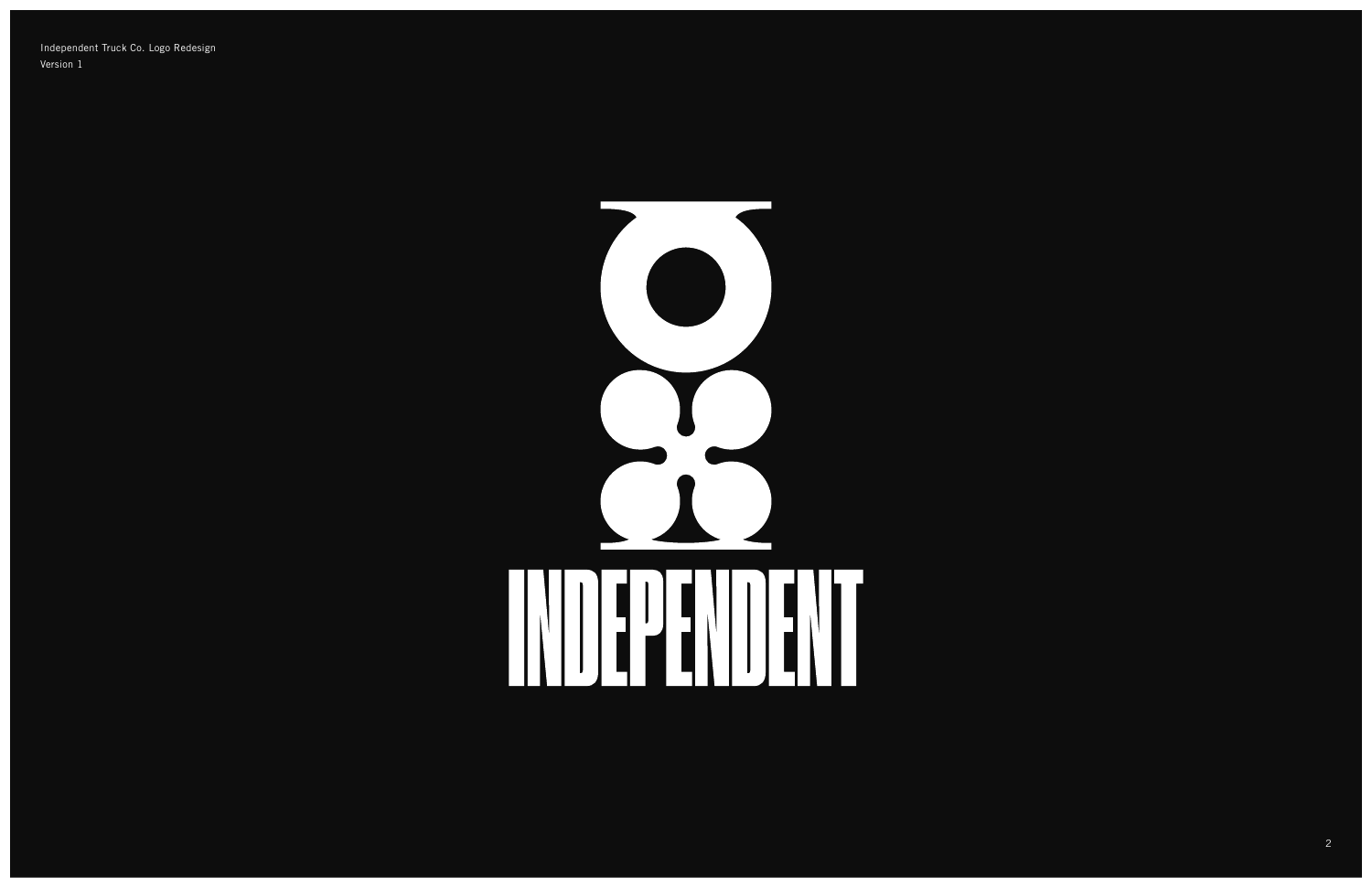Ambiguous serif-like features alluding to the letter "I" or skateboard trucks while bookshelfing structure together, concluding the form

\* Doesn't exactly scream skateboarding, but why's everything gotta scream something?

Feels somewhat contrived, so I feel I'm gonna get a lot of hate on this.

Why am I saying this? I'm trying to vouch for my ideas, not self sabotage.

Resounding, but not authoratative type pairing, constructing monolithic composition with organic and non-verbal shapes communicating free, individual form with open space resting above separate from lesser, interconnected and assembeled arrangement remaining in origin

\*I am not a copywriter



Considerated measurements and ratios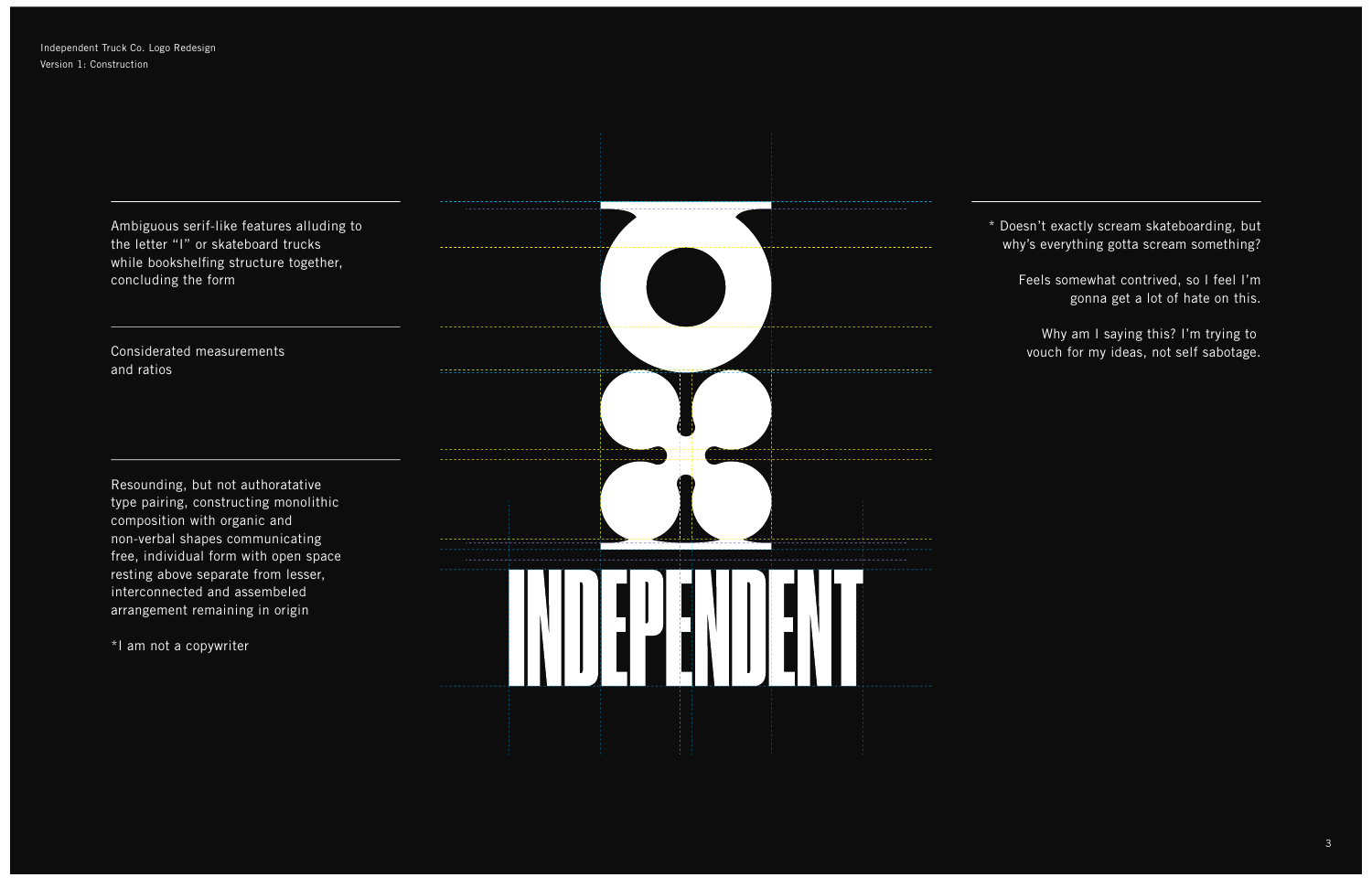\* Shit! I ran out of time.

I guess this is the inverse of the iron cross.

Independent Truck Co. Logo Redesign Version 2

INDEPENDENT

TRUCK CO.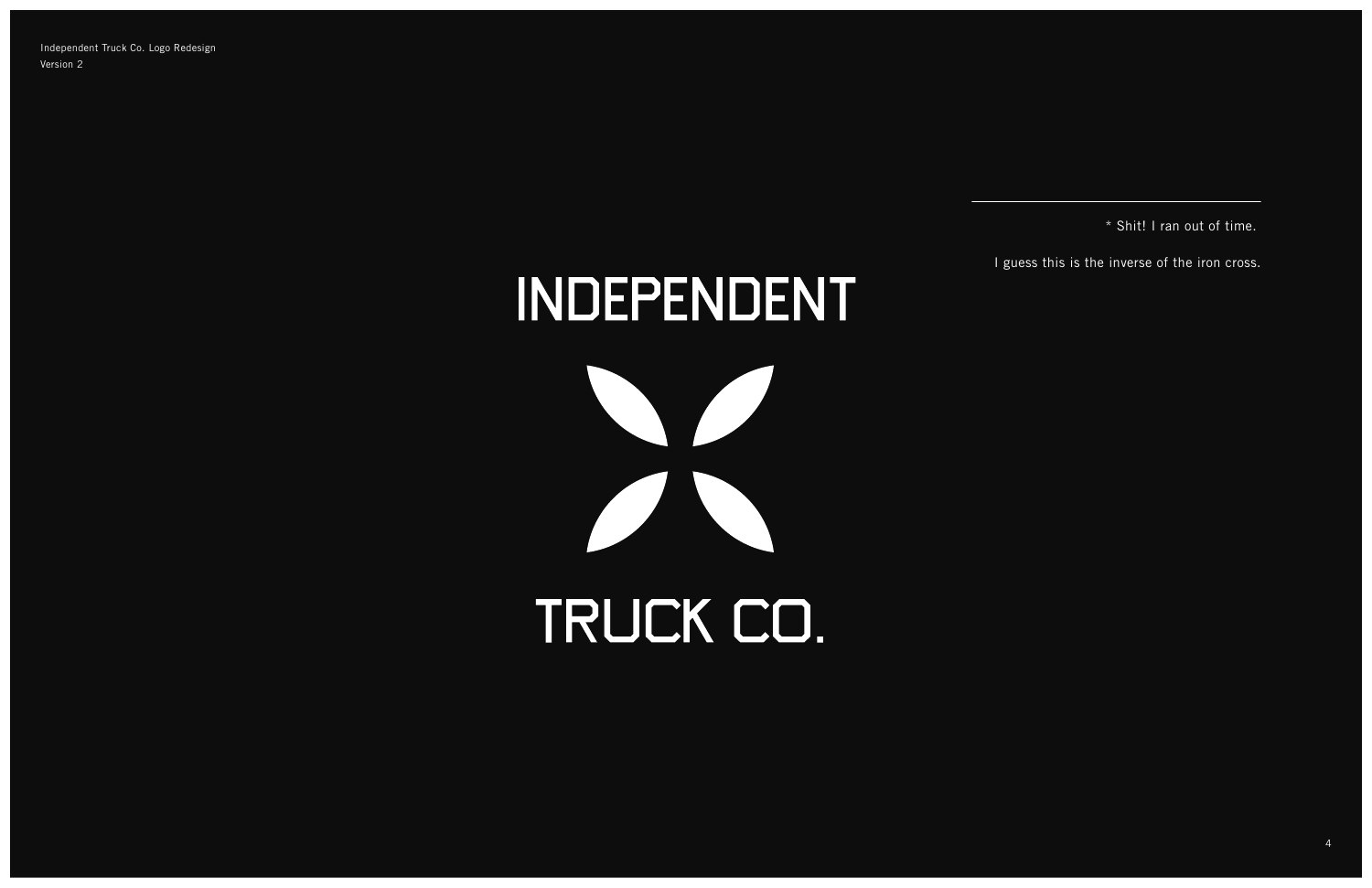\* Shit! I ran out of time. I almost made the ipath logo when making this. Apparently Independent also makes basketballs now.

Independent Truck Co. Logo Redesign Version 3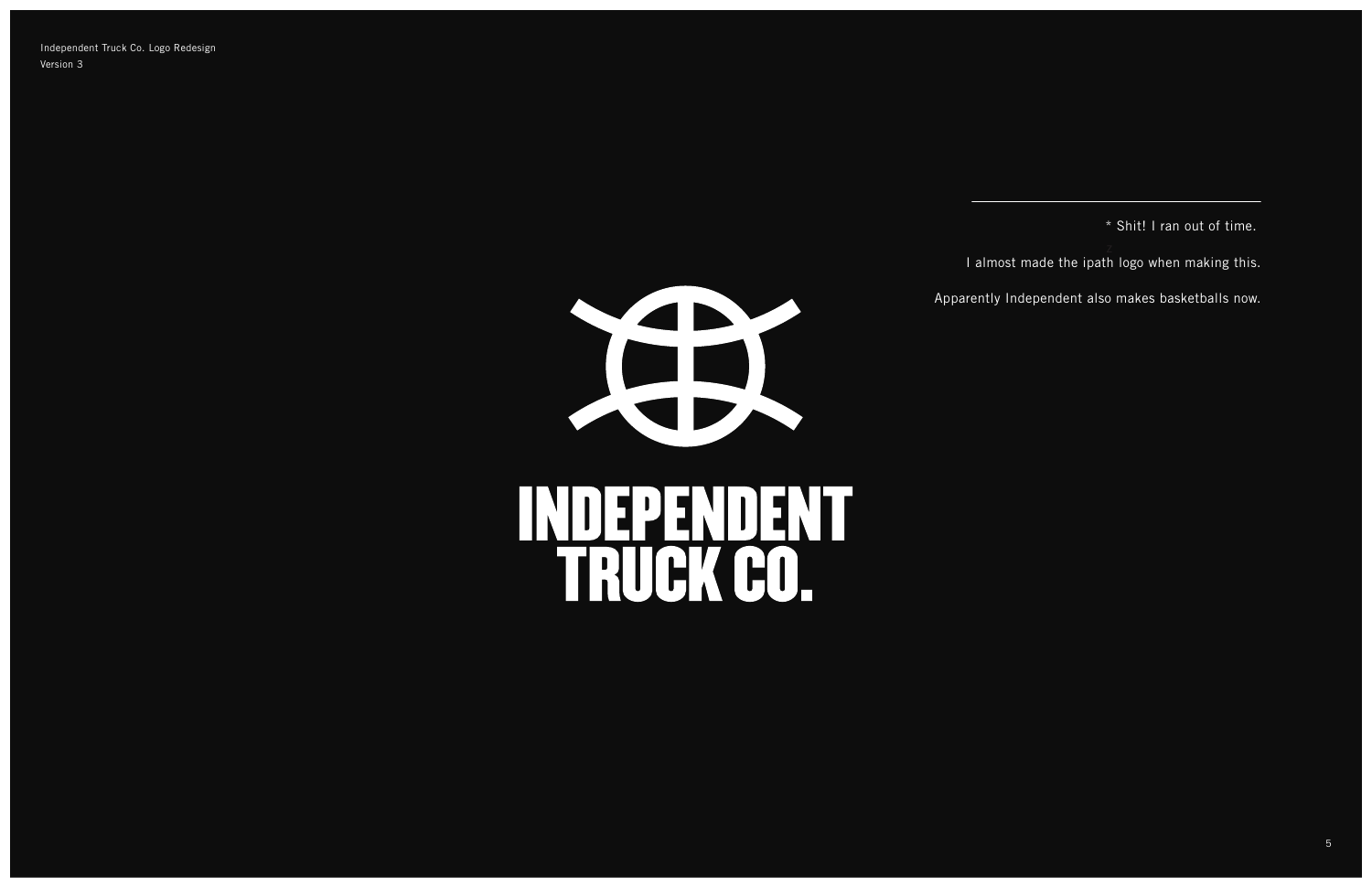\* Shit! I ran out of time.

See? What'd I tell you. Ipath. Ancient chinese mystery Ipath. Works better than horny goat weed.

Independent Truck Co. Logo Redesign Version 4